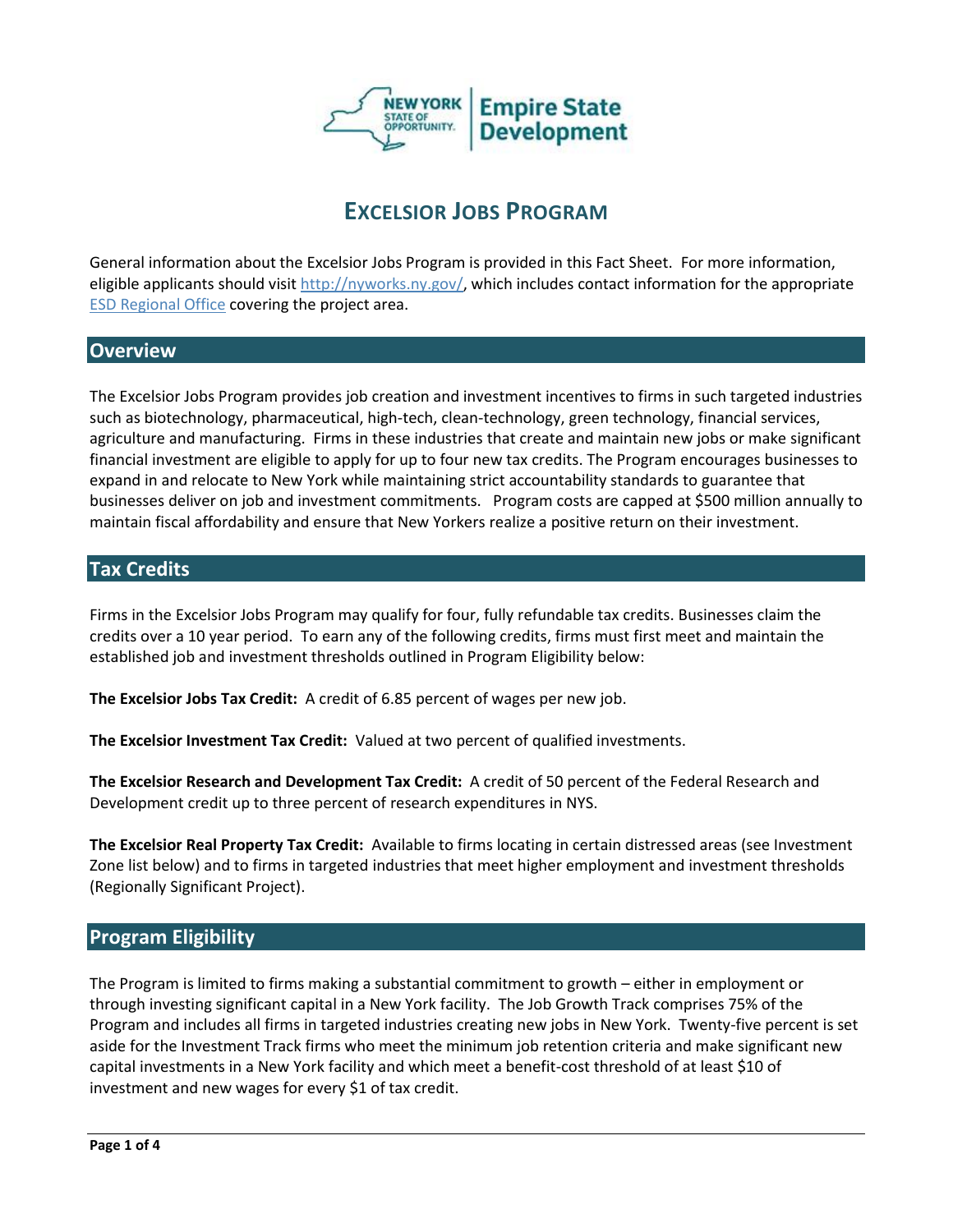As detailed in the charts below, every firm approved for participation in the program is eligible to apply for the Jobs Tax Credit, the Investment Tax Credit, and the R&D Tax Credit. Only certain categories of firms are eligible to also apply for the Real Property Tax Credit. Participation in the Program and the amount of credits authorized is at the discretion of the Commissioner. Benefits will be provided if a firm meets the eligibility criteria.

| <b>Job Growth Track</b>                       |                     |                                                                                |                          |
|-----------------------------------------------|---------------------|--------------------------------------------------------------------------------|--------------------------|
| <b>Excelsior Minimum Eligibility Criteria</b> |                     |                                                                                |                          |
| <b>Strategic Industry</b>                     | <b>Minimum Jobs</b> | <b>Regionally Significant Project</b><br><b>Minimum Jobs &amp; Investments</b> |                          |
| <b>Scientific R&amp;D</b>                     | 5                   | 20                                                                             | \$6,000,000              |
| <b>Software Development</b>                   | 5                   | N/A                                                                            | N/A                      |
| <b>Agriculture</b>                            | 5                   | 20                                                                             | \$500,000                |
| Manufacturing                                 | 10                  | 50                                                                             | \$5,000,000              |
| <b>Financial Services</b>                     | 50                  | 300                                                                            | \$6,000,000              |
| <b>Back Office</b>                            | 50                  | 300                                                                            | \$6,000,000              |
| <b>Distribution</b>                           | 75                  | 300                                                                            | \$30,000,000             |
| <b>Music Production</b>                       | 5                   | N/A                                                                            | N/A                      |
| <b>Entertainment</b><br>Company               | 100                 | 200                                                                            | $\overline{\phantom{a}}$ |
| Other                                         | N/A                 | 300                                                                            | \$6,000,000              |

# **Investment Track**

**Firms in Strategic Industries (except manufacturing) who retain at least 25 employees; manufacturing firms who retain at least 10 employees**

**Minimum Benefit Cost Ratio = 10:1**

Total investment, wages and benefits / Excelsior Jobs Program Tax Credits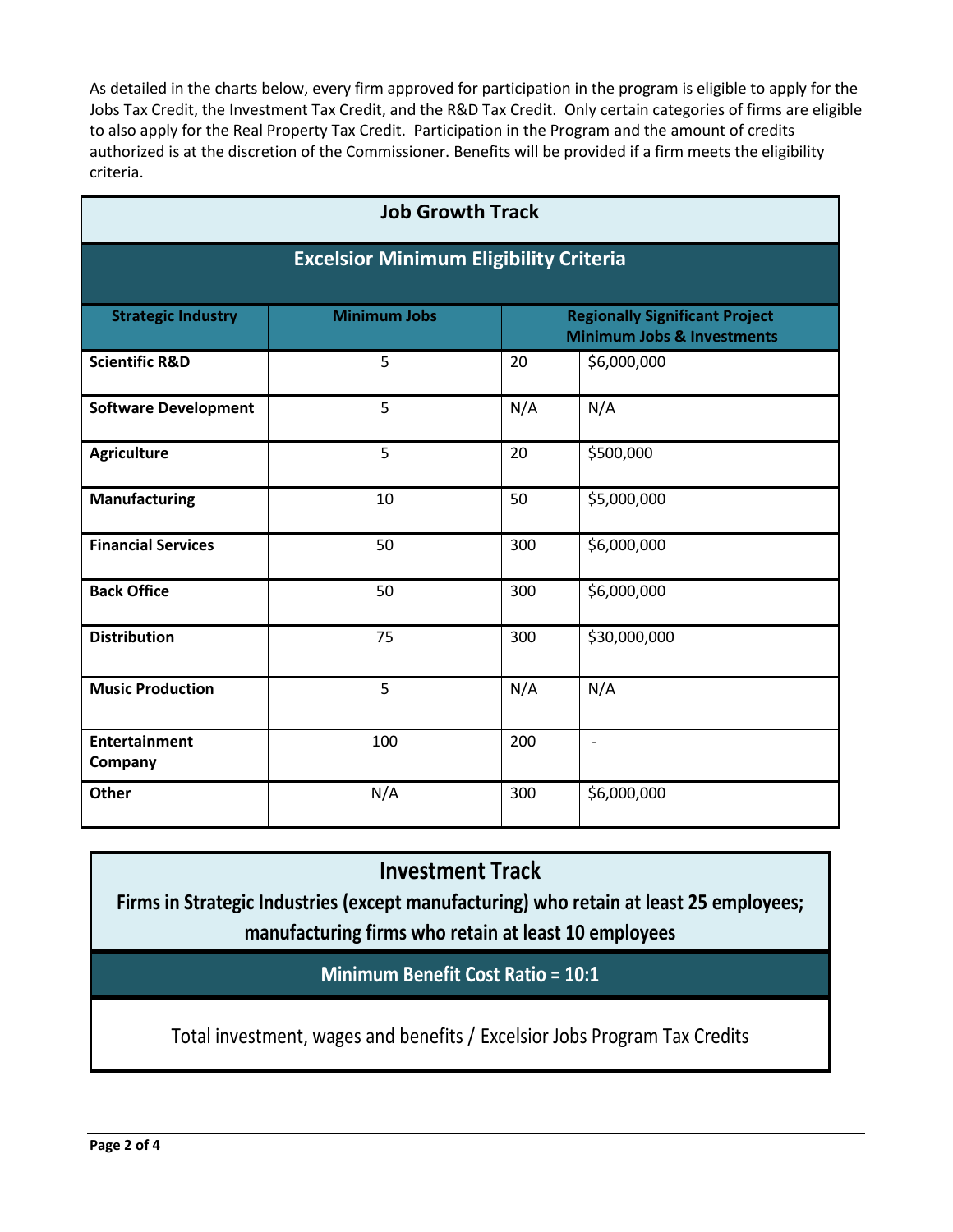# **Application Process**

Applicants must complete a consolidated funding application (CFA) that will be submitted to the local ESD regional office. The CFA can be accessed at [http://nyworks.ny.gov](http://nyworks.ny.gov/) .

If the application is approved, then within the available credits each year, ESD will enter into a formal agreement with the firm that clearly states the tax credits as well as the job and investment requirements for each year. Firms that meet the eligibility criteria will be issued a certificate allowing them to claim eligible tax credits.

# **Accountability and Transparency**

Program costs are capped at a predetermined amount ranging from \$50 million to \$250 million in a given year, to maintain fiscal affordability and insure that New Yorkers realize a positive return on their investment.

The Program's total lifetime value is \$2.25 billion. A firm may only claim tax credits after demonstrating that it meets the minimum eligibility criteria.

ESD will post online quarterly reports providing information both on program statistics and individual participant performance.